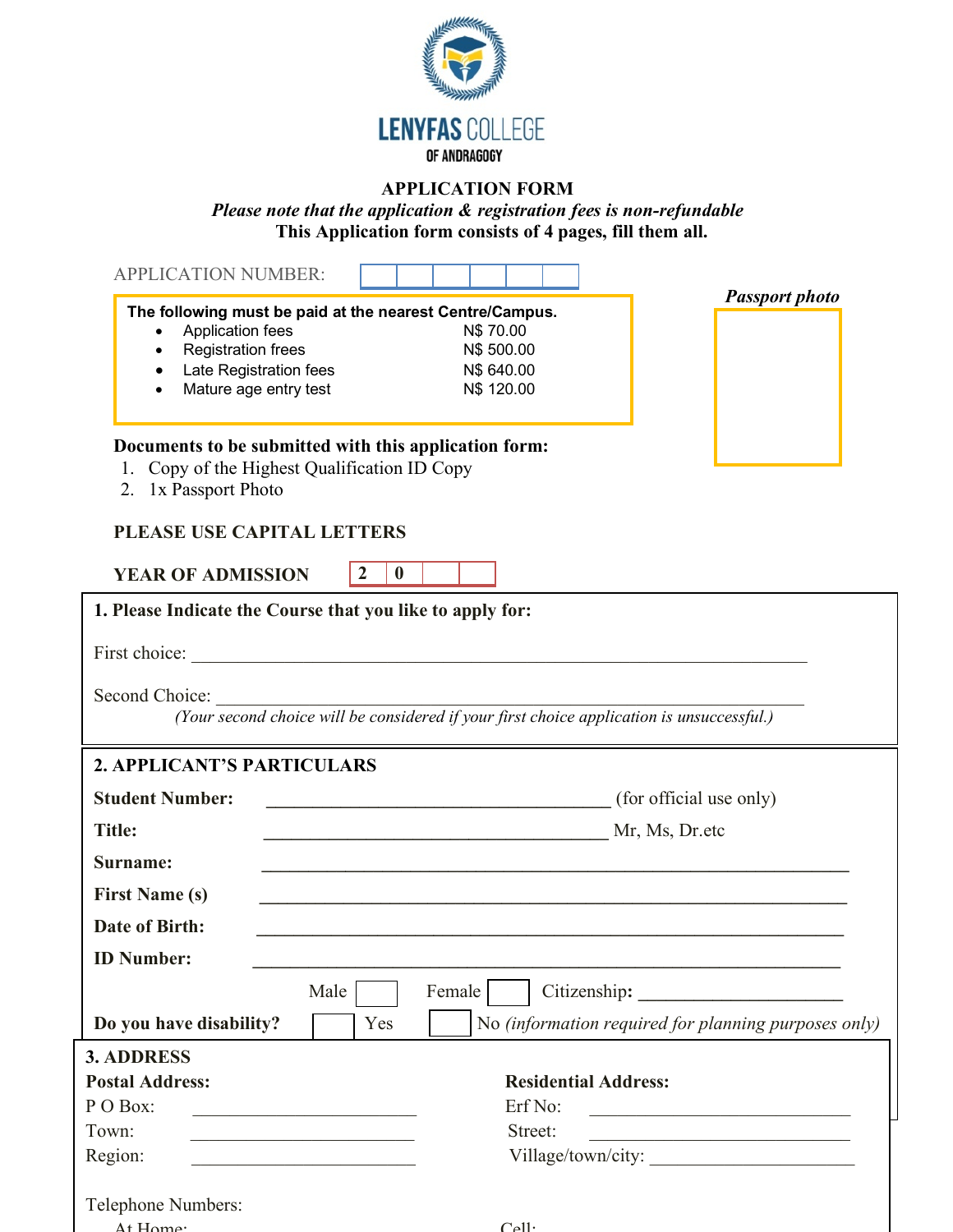#### **4. APPLICANT'S NEXT OF KIN**

Next of kin:

Next of kin contact Detail: \_\_\_\_\_\_\_\_\_\_\_\_\_\_\_\_\_\_\_\_\_\_\_\_\_\_\_\_\_\_\_\_\_\_\_\_\_\_\_\_\_\_\_\_\_\_\_\_\_\_\_\_\_\_\_\_\_\_

Relationship:

## **5. SCHOOL LEAVING PARTICULARS**

Last secondary School Attended:

Town of the School: \_\_\_\_\_\_\_\_\_\_\_\_\_\_\_\_\_\_\_\_\_\_\_\_\_\_ Region of the School\_\_\_\_\_\_\_\_\_\_\_\_\_\_\_\_\_\_\_\_\_

Highest Grade passed: \_\_\_\_\_\_\_\_\_\_\_\_\_\_\_\_\_\_\_\_\_\_\_\_\_\_\_\_\_\_\_\_\_\_\_\_\_\_\_\_\_\_\_\_\_\_\_\_\_\_\_\_\_\_\_\_\_\_\_\_\_\_\_ Examination Body (Cape, IGCSE, NSSC): \_\_\_\_\_\_\_\_\_\_\_\_\_\_\_\_\_\_\_\_\_\_\_\_\_\_\_\_\_\_\_\_\_\_\_\_\_\_\_\_\_\_\_\_\_\_\_

### **NOTE: A CERTIFIED COPY OF YOUR CERTIFICATE SHOULD ACCOMPANY THIS APPLICATION**

| <b>SUBJECT (BEST FIVE SUBJECTS PASSED)</b><br>e.g. English 2 <sup>nd</sup> Language | <b>LEVEL</b> | <b>SYMBOL</b> |
|-------------------------------------------------------------------------------------|--------------|---------------|
|                                                                                     | e.g. NSSC    | e.g. B        |
|                                                                                     |              |               |
|                                                                                     |              |               |
| $\overline{\phantom{a}}$ .                                                          |              |               |

**LEVELS**:

| $ON = NSSC$  | $AL = A LEVEL$      | $NH = NSSCH$                             | $OL = O$ LEVEL |
|--------------|---------------------|------------------------------------------|----------------|
| $IG = IGCSE$ | $HG = HIGHER GRADE$ | $SG = STANDARD$ GRADE $LG = LOWER$ GRADE |                |

| <b>6. POST-SCHOOL ACADEMIC QUALIFICATION:</b>                |                  |                |                                   |
|--------------------------------------------------------------|------------------|----------------|-----------------------------------|
| NOTE: SUBMIT A FULL ACADEMIC RECORD ISSUED BY THE INSITUTION |                  |                |                                   |
| Name of Course (e.g. CPPTE)                                  | <b>From Year</b> | <b>To Year</b> | <b>Name of University/College</b> |
|                                                              |                  |                |                                   |
|                                                              |                  |                |                                   |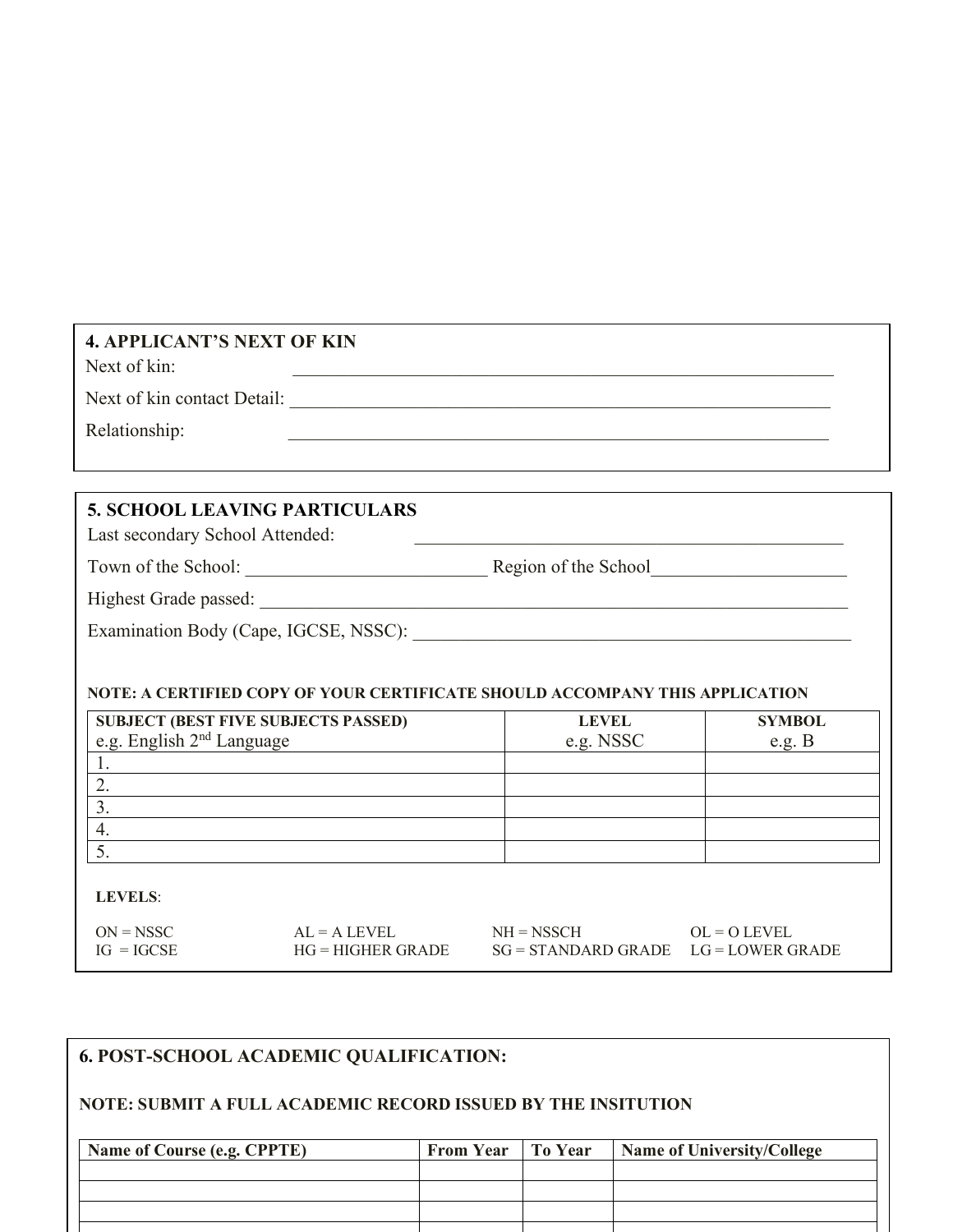| <b>7. ICT COMPETENCY</b>                                          |                 |                                |  |  |  |
|-------------------------------------------------------------------|-----------------|--------------------------------|--|--|--|
| Give honest response because this is not a criteria for admission |                 |                                |  |  |  |
| <b>WHAT IS LEVEL OF ICT</b><br><b>COMPETENCY?</b>                 | <b>ADVANCED</b> | <b>INTERMEDIATE   BEGINNER</b> |  |  |  |
| Do you have access to internet?                                   | Yes             | No                             |  |  |  |

|                                          |                                      | <b>FOR OFFICIAL USE</b> |                |                                  |  |  |
|------------------------------------------|--------------------------------------|-------------------------|----------------|----------------------------------|--|--|
|                                          |                                      | FOR OFFICIAL USE ONLY   |                |                                  |  |  |
| <b>ACCEPT FIRST CHOICE</b>               | <b>ACCEPT FIRST</b><br><b>CHOICE</b> | <b>RETURN</b>           |                | <b>REJECTED</b>                  |  |  |
| <b>CONDITIONS APPLICABLE</b>             |                                      |                         |                |                                  |  |  |
| <b>OVERALL POINTS</b><br><b>OBTAINED</b> | <b>ENGLISH</b>                       | <b>MATHEMATICS</b>      | <b>BIOLOGY</b> | <b>PHSYCAL</b><br><b>SCIENCE</b> |  |  |

### **8. TERMS & CONDITIONS**

8.1. The monthly installment **MUST** be paid before the 3rd of each month (A month in advance). If you fail to do so, a 15% penalty will be charged or legal action will be taken.

8.2. Fees are payable during the absence of the student due to illness or vacation/holiday. I.e. no refunds or discount will be made for absences of the student.

8.3. Students who will cancel their studies after the cancellation due date will be liable with their whole year fees.

8.4. For the once off payment of the total tuition fees, the student receives a 10% discount.

8.5. On failing to comply with the stipulation of this agreement, the account will be handed over to the lawyer or debt collection agency and the student's parent/guardian will pay all legal and other cost that may arise from this action.

### **Student refund terms, if tuition fees have already been paid in advance or at registration:**

- **i**) First week after registration: 75% refund of tuition fees paid
- **ii**) Second week after registration: 35% refund of tuition fees paid
- **iii)** Third week after registration: 25% refund of tuition fees paid
- **iv)** Fourth Week or more after registration: 0% refund of tuition fees paid

## **9. DECLARATION BY THE APPLICANT**